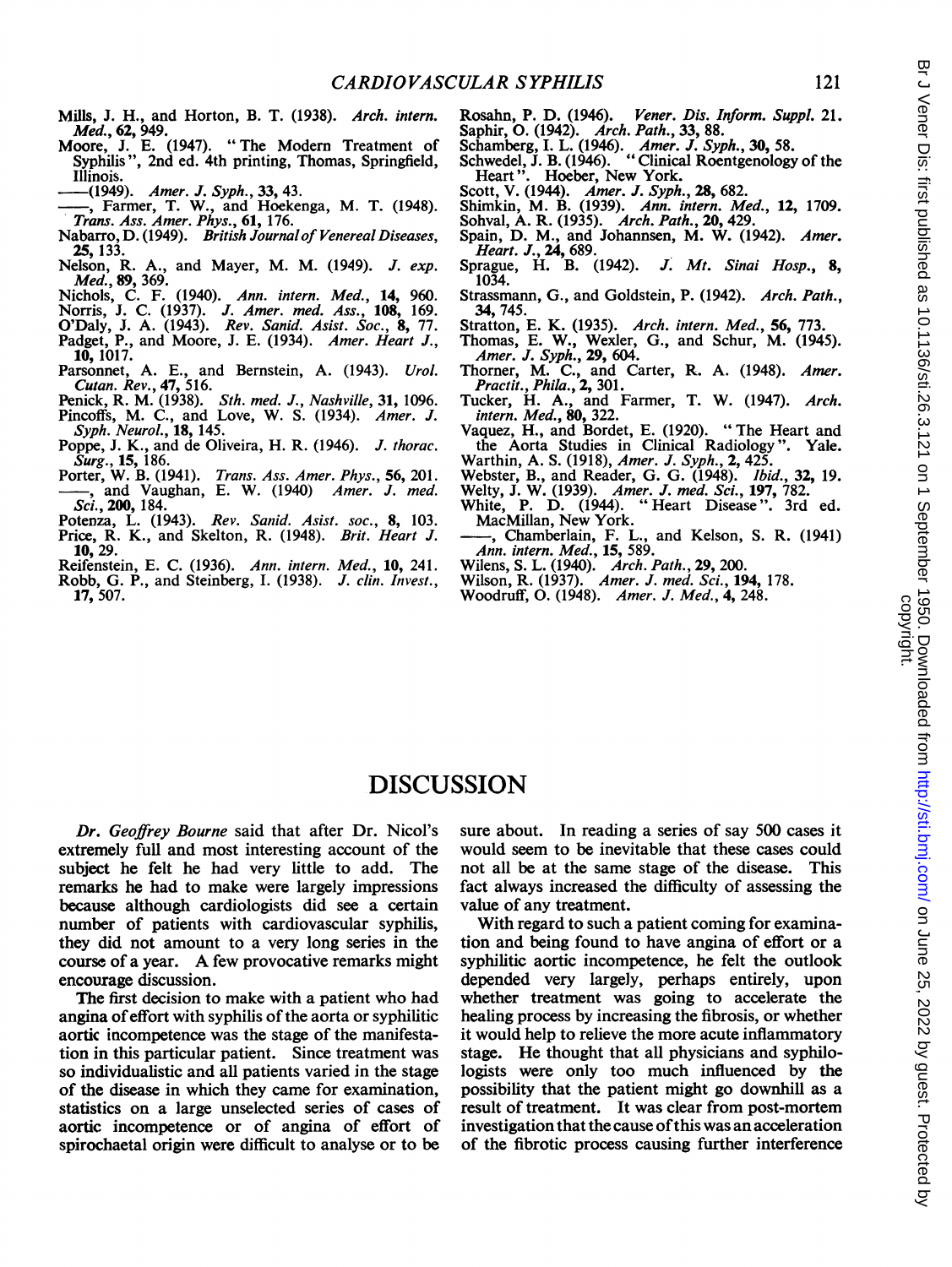with the coronary blood supply. The practical point, therefore, was to try to judge how early was the disease. If the patient came with angina of effort he believed that the length of history was extremely important. If he came simply with a history of shortness of breath the recent date of onset was a pointer to the fact that the lesion had not advanced far. In syphilitic aortic regurgitation a small leak usually indicated an early lesion.

About a year ago he had had a patient in whose case he had the advantage of being able to call upon Dr. Nicol for his help. The patient, a man of 44, had had a sudden onset of shortness of breath after exercise, and also paroxysmal nocturnal dyspnoea; he had severe oedema, could hardly walk, and was put straight to bed. The interesting point clinically was that although he had a very distant aortic diastolic murmur, his diastolic blood pressure was normal. It was clear that the leak was very slight and probably early, the apex beat was still in the fifth space. The enlargement was not great and he felt that it was safe to begin treatment in spite of the fact that his heart was failing badly as a result of his syphilis.

With Dr. Nicol's help a plan of treatment was drawn up. The patient had persistent tachycardia during the first two or three weeks, he was on oxygen continuously for 10 days, he was given mercurial diuretics and started on anti-syphilitic treatment with penicillin. The man was now back on his farm, where it was impossible to restrain his activities, he was driving his own tractor, and doing heavy work. It was essentially better to decide in every individual patient, if possible, the stage of the lesion. Anti-syphilitic treatment should not be withheld because in days past it was said to be dangerous for the heart.

The second case was a man of 60, who had some angina of effort. When first seen he was short of breath and had an aortic diastolic murmur; he was treated with five or six full courses of arsenicals and lost his symptoms. For seven or eight years he continued to come for follow-up examination. He was so grateful for the effect of the treatment that he refused to take the 5s. when he turned up as a patient for final medical examinations.

The next point was the development of cardiovascular degeneration changes on the top of previously existing rheumatic or syphilitic heart disease. This almost certainly occurred in elderly patients. It was also seen in thyrotoxicosis and in the chronic pulmonary heart. That was the second point he wished to make and it introduced considerable difficulty when assessing the prognosis.

There were certain other thoughts which occurred

to his mind with regard to physical signs. There was the accentuated aortic second sound which Dr. Nicol mentioned, and with the interpretation of which he agreed. He believed in all cases that the sound was due more to the proximity of the aorta to the chest wall than to increased blood-pressure. This was also true even in hypertensive cases. In syphilis it occurred without hypertension, and if one came across a second sound in someone who had no hypertension and whose heart was not enlarged, one should always think very carefully of syphilis.

With regard to syphilitic myocarditis he felt that it was one of those things which might occur, and probably did occur, but must be extremely rare. As Dr. Nicol mentioned, so many of these patients with gross aortic insufficiency were seen for the first time with heaving, jerking arteries, with the apex beat displaced towards the axilla, and often with no symptoms. Men working as-labourers, for instance, showed a remarkable discrepancy between the gross signs and the minimal symptoms. This being true, surely if syphilitic myocarditis were really common these patients would get shortness of breath long before they did, and although he accepted the possibility he thought it must be rare.

Then there was aneurysm of the descending aorta. If one saw in a patient a definite pulsation, particu- $\beta$ larly when the thorax was jerked to the left, aneurysm $\gtrsim$ If one saw in a patient a definite pulsation, particu  $\frac{1}{2}$ <br>larly when the thorax was jerked to the left, aneurysm<sup>2</sup><br>of the descending aorta must be suspected, especially<sup>2</sup><br>if the heart was not enlarged. A further p if the heart was not enlarged. A further physical sign which he had found useful-he once pinned his faith to it against the opinion of a man who was the best radiologist he knew-was the differential diagnosis between bronchial carcinoma and aneurysm of the aorta. He noticed that in this particular case the trachea was displaced away from the swelling, whereas <sup>a</sup> bronchial carcinoma would draw it towards the lesion. If one was in a position of difficulty and there was this definite sign, he felt that the chances were in favour of aneurysm.

Dr. Bourne asked what was Dr. Nicol's opinion with regard to the frequency of cardiovascular syphilis and central nervous system syphilis ? He believed it was much more common than as students they were led to suppose. He remembered a case of a local postmaster who was sent for an opinion because he was ill, nothing definite at all, but he could not do his work, he could not be bothered to concentrate, and his wife said he would break off a conversation in the middle. Dr. Bourne said he was at a loss until he heard a distant aortic diastolic murmur. The pupils were normal, but the patient  $\overrightarrow{Q}$ had a strongly positive Wassermann reaction, and proved to be suffering from G.P.I. An aortic diastolic murmur in someone who was known not to have had it some years before was strongly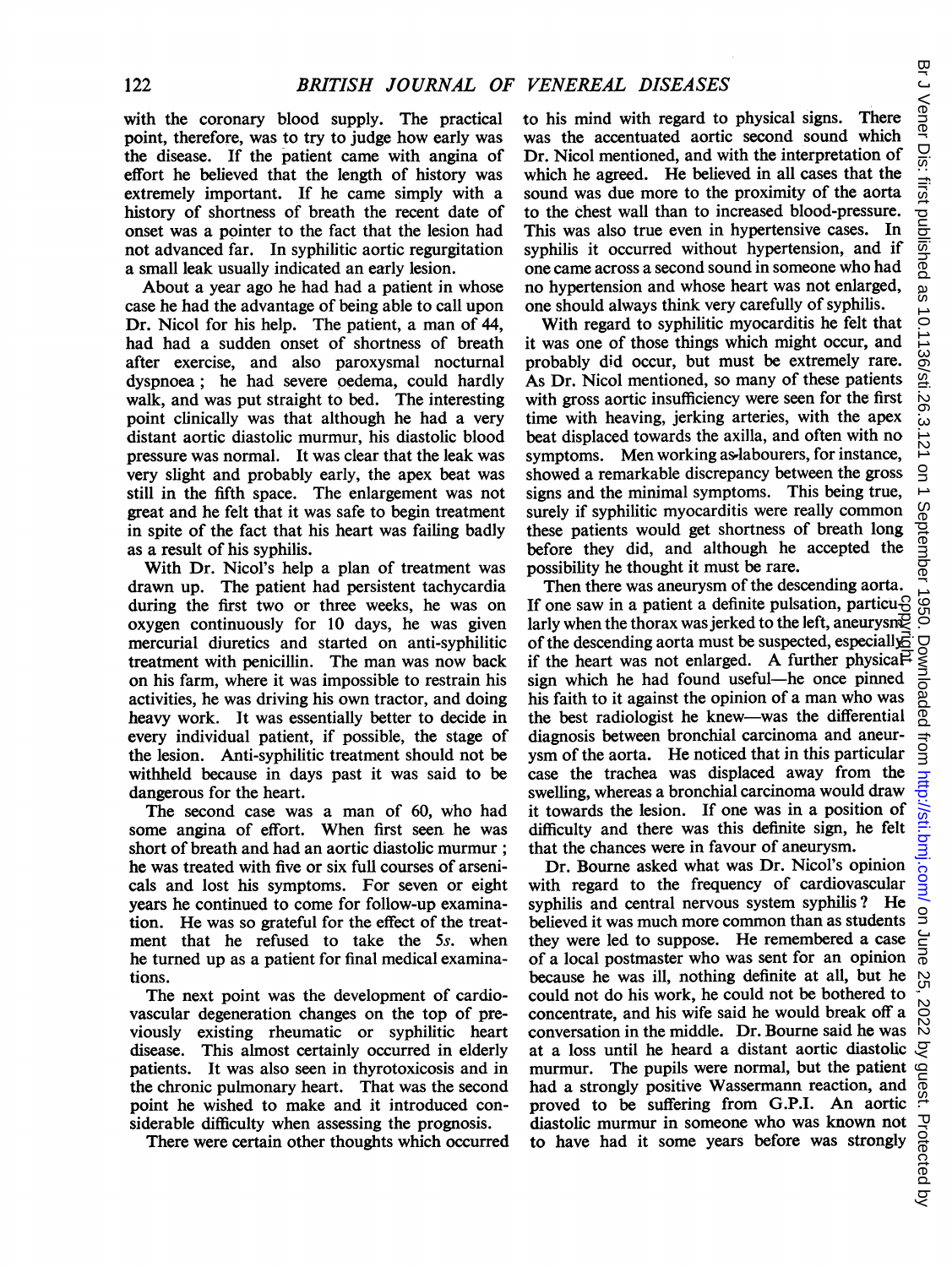indicative of syphilis, possibly in some other part of the body as well.

 $Mr. A. J. King said that the suggestion that the$ syphilitic process might cause stenosis of other vessels arising from the aorta, as well as the coronaries, was new to him. On the other hand, he did not see why this should not happen, and he was particularly interested in the point. It so happened that he had seen recently two or three patients with syphilitic aortitis who had shown considerable disparity in the radial pulsations in the two sides with no evidence of aortic aneurysm pressing on the large vessels arising from the aorta.

Dr. Nicol had also mentioned once or twice the possibility of rupture of one of the cusps of the aorta valve as the result of cardiovascular syphilis. He would have thought that such an accident, though presumably it could happen, must be extremely rare. In his opinion such a development would cast doubt upon the diagnosis and might suggest the presence of some other condition such as superadded sub-acute bacterial endocarditis.

In discussing the aetiological factors in syphilitic aortitis Dr. Nicol had mentioned race and also occupation, both of which were well known to be important. Most of the figures relating to these matters came from the United States, and Mr. King suggested that the factor of race was probably dependent upon the factor of occupation, for it was well known that much of the heavy labouring work in the United States was done by the coloured people, and cardiovascular syphilis and aortitis was considerably more common among them than among the whites.

He would say one word about the interesting case cited by Dr. Bourne and the question of having to guess as to the stage of the disease before commencing antisyphilitic treatment. If there had to be a guess he would sooner have Dr. Bourne's guess than anybody's, but, if he might be allowed to say so, it was possible that just as good a result might have been obtained without risk if the patient had been treated for his heart failure along general lines and antisyphilitic treatment had been withheld until compensation was restored.

Dr. McElligott said that he could not pretend to have digested the address but he would look forward to doing so when it appeared in the Journal. He was particularly pleased to hear Dr. Bourne stress the importance of treating cases of cardiovascular syphilis as strenuously as was consistent with safety. Although cardiac Herxheimer reactions must be extremely rare, he had recently seen a patient with an aortic aneurysm who developed what apparently was a recurrent laryngeal nerve palsy a few hours after his first injection of penicillin. He would agree that this could be coincidental but such happenings put one on one's guard.

Dr. S. M. Laird said that this was a vast subject and that there were many points one would like to talk about. His own feeling in diagnosis was, that with regard to aortitis, one's clinical ability was poor and the ancillary aids were not very helpful. Because of these factors he believed that if one could detect any abnormality for which there was no obvious explanation in a patient who had late syphilis, then one should assume that abnormality to be very probably due to syphilitic involvement of the aorta. One had to bear in mind age, hypertension, and so on, and in the absence of such factors any abnormality clinically detected indicated a considerable degree of underlying pathology, which should be borne in mind in assessing the case and its treatment.

With regard to treatment, in the past he had used arsenicals after very adequate treatment with bismuth, and he felt that the drug was beneficial. The same was true today of penicillin. He thought it could be used earlier than one formerly cared to use the arsenicals, but he still preferred to begin the treatment with bismuth. He did not know of any reason why urgency should be so great that there was no time for some preliminary treatment. General medical care had been stressed, and he thought that this was probably most important. Rest in bed was of tremendous value, and he felt that probably the use of procaine penicillin rather than aqueous penicillin was desirable, even though the patient was in hospital, first because the injections disturbed the patient less, and secondly one did not get the sudden peak in the blood level which resulted from aqueous penicillin.

He would like to say a word about cardiac involvement in congenital syphilis. There was no doubt at all that it did occur. He had seen a number of cases which showed evidence of congenital infection, and there was good evidence of cardiovascular involvement. Many of the people who denied that this could occur-and he knew Dr. Earle Moore to be one of them—were inclined not to allow sufficient time for the involvement to become manifest. In the acquired disease it probably took 10 years to become clinically manifest, and since the first 10 or 15 years of life did not involve quite such heavy physical strain as that of the labouring adult, it was reasonable that cardiovascular congenital syphilis should not manifest itself until 20 to 25 years of age. If one saw a considerable number of cases of congenital syphilis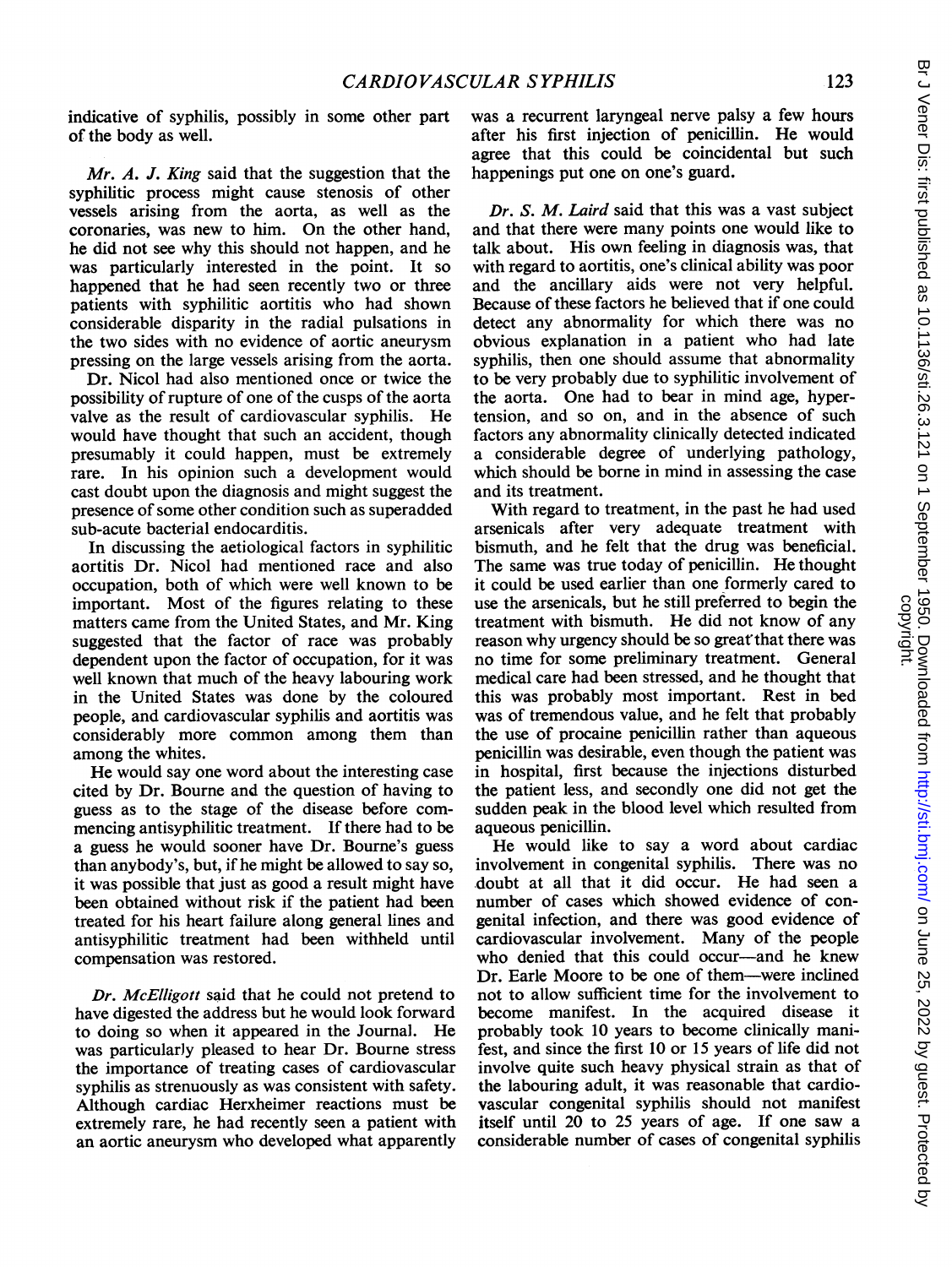in adults, as he did, then the diagnosis of cardiovascular involvement was justified in a number of cases.

Dr. Oliver asked if there were any aetiological connexion between cardiac syphilis and hypertension; Dr. Nicol seemed to divorce rather than to wed the two conditions. In speaking of hypertension Dr. Oliver meant a mild hypertension with 180 systolic pressure. In support of the suggestion one could think of Bejel, a similar disease to syphilis, in which, if he was right, cardiovascular involvement was somewhat rare. In the races suffering from Bejel hypertension was also rare.

Dr. R. Lees (the President) said that Dr. Nicol's address had been a most interesting and comprehensive review of the subject, and that Dr. Bourne also had made a valuable contribution to the discussion for which the Society was grateful.

The influence of race and occupation had been mentioned as affecting the incidence of syphilitic disease of the heart and aorta. He had been informed that, on the Gold Coast, syphilis was recognized as being very common and as a frequent cause of sudden death amongst the African boatmen who unloaded ships and worked the cargo. This work imposed very severe and sudden physical strains. Though other males in the same area had also a high incidence of syphilis, they did not appear to have aortic disease unless their work involved great physical strain.

He was interested in bacterial endocarditis which developed on the basis of syphilitic disease of the aorta and aortic valves. He had had the opportunity of studying one such case, which was the only one he had recognized. The patient was admitted to hospital for cardiac symptoms and a diagnosis of aortic incompetence was made. At this time there was no evidence of bacterial endocarditis. Some 3 months after admission he developed the symptoms and signs of bacterial endocarditis and this diagnosis was supported by a growth of a streptococcus in blood cultures. Treatment with penicillin was given, the dose was increased gradually from  $0.5$  to  $2.0$  mega units per day, and continued for about 3 weeks; the total amount given was 40 mega units. The patient improved rapidly, his recovery appeared to be complete, and he had been observed for over a year, during which time he had earned his living as a hawker. No treatment had been given subsequently. Dr. Lees said he would be interested to know if such cases were common, and if they responded well to penicillin treatment.

His own preference in the treatment of cardiovascular syphilis was for more prolonged therapy than the short course of 10 to 12 days, which

seemed to be a common practice with many physicians. After a period of preparation with rest and bismuth injections, he gave penicillin for at least three weeks, aiming at a total dose of 20 mega units. In other cases he adopted a shorter period of treatment, but repeated the course about one month later. He had formed the impression that benefit might follow the maintenance of high levels of penicillin in the blood, so that by osmotic pressure the penicillin would penetrate into the deeper layers of syphilitic tissue.

He would also emphasize the high incidence of coincident syphilitic disease of the cardiovascular system and the nervous system. As the cardiac manifestations were often asymptomatic, neurologists tended to ignore them by failing to investigate the circulatory system fully. It was his experience that the prognosis in late syphilis depended more on the integrity of the cardiovascular system than on any other factor.

In late syphilis and latent cases of 10 years' or more duration, he always assumed that the patient had aortitis.

Dr. Nicol, in reply, said that he was most grateful to Dr. Bourne for his dissertation on the subject. The first patient he had mentioned was treated with bismuth and iodides and then with penicillin. He agreed that myocardial fibrosis as an autopsy finding was common. The frequency of associated central nervous system syphilis, excluding patients with G.P.I., worked out to just about 25 per cent. at the Johns Hopkins Clinic. He agreed with speakers who said that lumbar puncture should be done on all patients with late or latent syphilis.

With regard to Dr. Laird's views on cardiovascular syphilis and congenital syphilis, he could only say that he would believe in such a case only if there was an autopsy, when one would prefer to find spirochaetes in the tissues. As far as congenital stigmata were concerned they might occur in patients who had been adequately treated in utero and who later acquired syphilis. It was unlikely that a large number of cases could be explained in this way. His own personal belief was that valvular lesions did not occur in congenital syphilis.

Another speaker had mentioned the problem of reversal of positive Wassermann reactions; this reversal in late syphilis was not, in any way, important in prognosis. Mr. King had mentioned his doubts that murmurs due to the rupture of a valve occurred only in aortic syphilis. He agreed that if one met this clinical finding bacterial endocarditis would come first on the list of possible diagnoses. He had seen cases, including one case proved at autopsy, in which there was no evidence of sub-acute